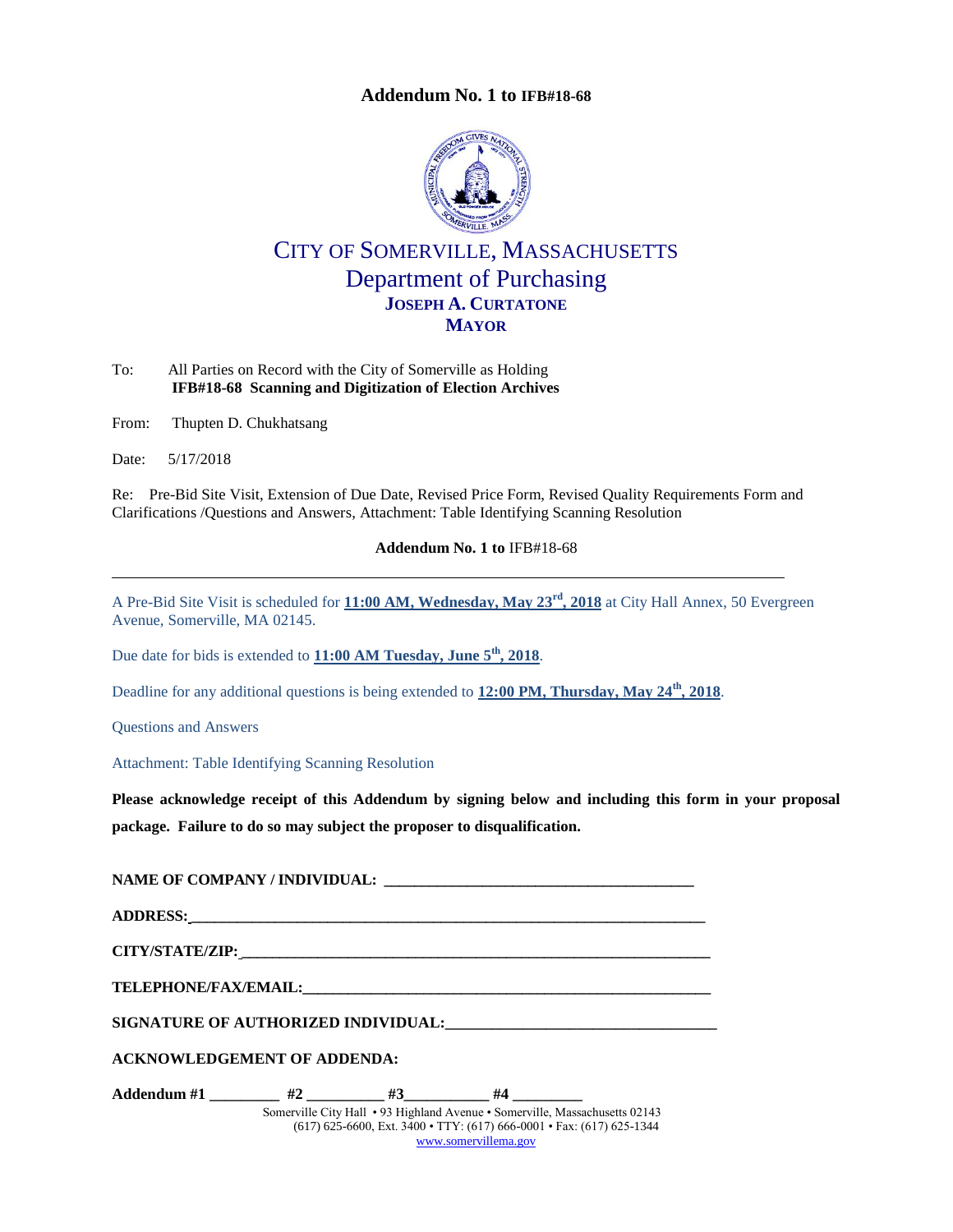#### **Questions & Answers:**

#### **1. What size are the books and individual pages?**

The books vary in size, most are approximate  $12"x17"$ , some may be up to  $17"x 20"$ . The vendor should be able to handle large format items.

### **2. Should scanning be done in Black & White, Grayscale or Color?**

Color is preferred, gray scale is acceptable.

#### **3. Is indexing and delivery one file per book or some other grouping?**

One page per file is preferred, with books grouped by file naming conventions to group books.

### **4. Are the pages double-sided? If so, do you want individual pages delivered or two-page spreads?**

The pages are in bound books, and they are double sided. Each page should be treated as a file, and should not be two page spreads.

#### **5. Are these documents to be scanned all in bound books?**

Yes.

### **6. What estimation of documents are 8.5 X 11" in size?**

Very few, if any.

### **7. What estimation of documents are greater than 11 X 17" in size?**

The majority of the documents are in this range.

#### **8. Is the chosen vendor required to maintain any color on the documents?**

Gray-scale is acceptable, but color is preferred.

### **9. Are all documents to be returned, and if so, returned in the order as they were received?**

Yes the bound volumes should be returned in the order and condition they were received.

### **10. Is the chosen vendor required to scan onsite at the City of Somerville, or at their own location?**

Vendors must scan at their own location.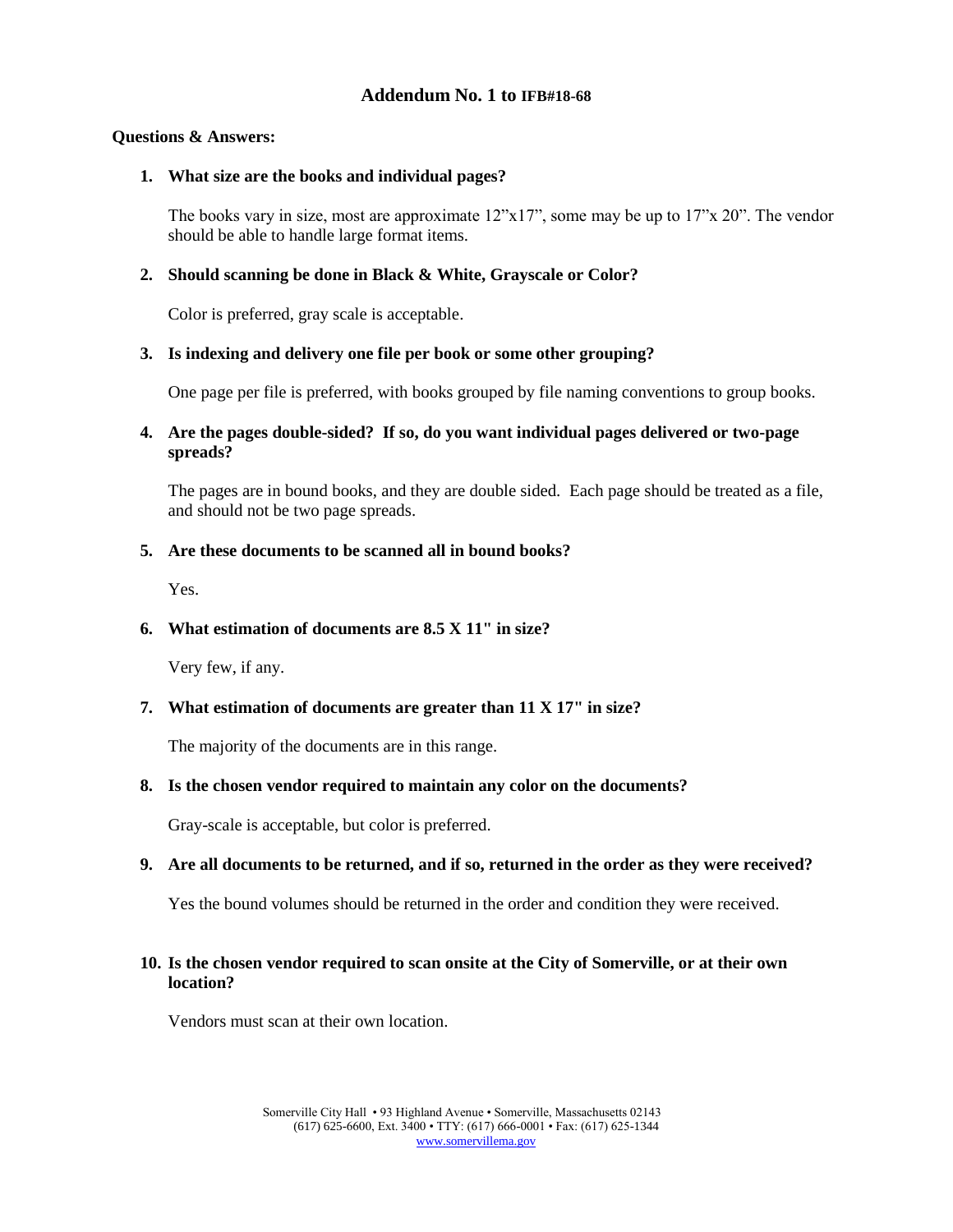**11. The Bid asks for the documents back on either a hard drive or via FTP. Does the City of Somerville have the need or requirement for a Document Management System for which to store and manage these files?**

No.

**12. What are the maximum page dimensions of the records?**

17"x 20"

**13. "The scans should be complete, reflect the tone and color of the original copy," Does this mean all scanning is to be full color?**

Gray scale is acceptable, but color is preferred.

**14. "Digital images should be created to a quality level that will facilitate OCR conversion to a specified accuracy level." What is the specified accuracy level? Full color normally reduces OCR accuracy.**

While some of the documents will eventually be OCR'ed, most are handwritten pages. It is important to capture the original.

#### **15. Can an example of the desired metadata be provided?**

We will only need the book title and page number as the title for each page.

#### **16. What is the maximum thickness of the bound books?**

4 inches.

**17. Can the agency describe and perhaps provide some sample pictures of the types and size distribution of assets to be scanned? It is unclear if this is primarily bound items, or loose items in folders. If staples will be present that may or may not be removed, if each page is encapsulated requiring a vendor to remove the page from the encapsulation, then replace it after scanning or if it is acceptable to scan through the encapsulation if it is logistically possible? Vendors need to know if this is a stack of loose 5x7 pages, very tightly bound newspaper sized book or individually encapsulated pages that are flaking apart. Each would require a different scanning strategy, perhaps a different device and a wide variance in throughput or prep prior to scanning. These would necessitate different scanning unit rates. Scanning a fold out map is significantly more time consuming that a loose 8x10.**

These records are in bound volumes and all are larger than 8x10**.** A Site Visit is being offered, allowing all interested bidders the opportunity to view the actual documents.

**18. It seems that the agency is restricting any type of device that uses a sheet feeder which is clearly understandable, however there are some vendors who promote vacuum and conveyor systems as a safe archival solution on irreplaceable assets. Can the agency identify if automated, conveyor or robotic scanners are allowed for use on this effort?**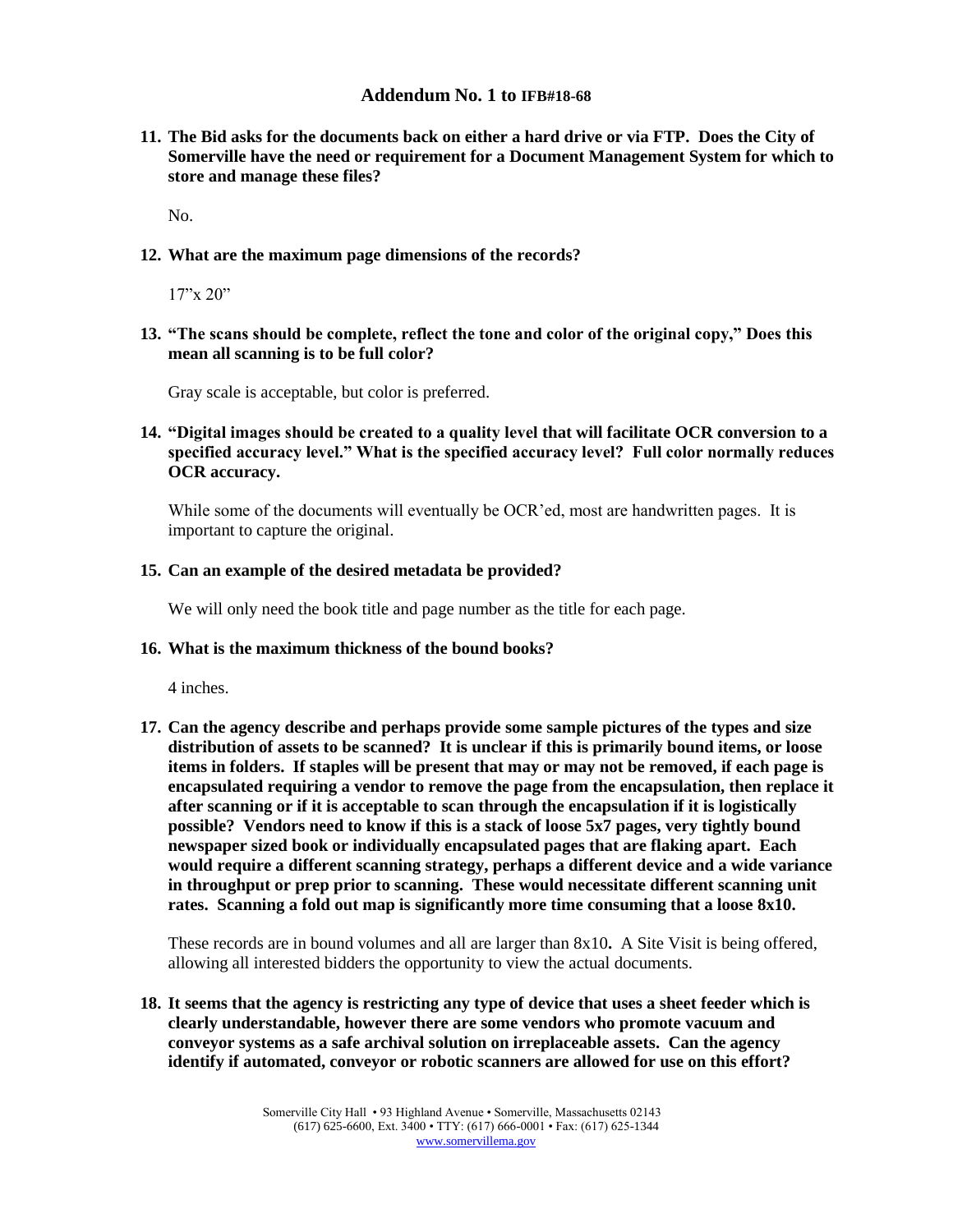Because these records are in bound volumes, some of which are fragile, vacuum and conveyor systems should not be used. We are basing are guidelines on those set out by the National Archives and Records Administration.

**19. The IFB lists an embedded index to include: Titles, dates and page numbers however nothing is defined for vendors to properly attribute what this would take. It is unclear if vendors will be reading a document, the frequency of indexing and the total keystrokes. Typically this can be a vague guess by an agency but any guidance to what type of indexing will be expected and an estimated character count helps to define the commitment for the vendors. Is this more close to an entire book that Perhaps is titled "General Register 1921" or could the vendor be expected to key each name of 50 per page on a list of registered voters?**

The information that needs to be captured is the name of the volume including dates, and page number. All items to be scanned are bound volumes, and we will need to be able to recreate the order of each book based on the file name.

**20. Award to the lowest priced vendor that meets the first three quality requirements listed on page 10 of the pdf? Can vendors list the minimum price to meet the states specs with optional services as appropriate and be evaluated on the minimum only?**

Yes, the contract is to be awarded to the lowest bid from a vendor that meets the quality requirements. Please do not list optional services as that will disqualify your bid submission.

**21. Place of performance, reads that the city will designate. Does this mean that vendors will be scanning on site because it does not specifically list this as a requirement? Is on site scanning an option?** 

On site scanning is not an option.

**22. If there is more than one location this could require takedown and setup time, how is the vendor to be compensated for this time?**

As on site scanning is not an option takedown and setup time is not applicable.

**23. Page 9 under completion speaks to bound volumes, which leads us to believe that much of the work will be from bound material. Are these mechanically bound items for which the vendor can remove the pages as necessary or are these glued and stitched?** 

These are stitched; the vendor must not remove pages from the bound volumes.

**24. Is the binding such that the text is down into the gutter and if so are vendors just required to capture the best image?**

This is variable. But a best image is the desired outcome.

#### **25. Is there a clear margin around all edges?**

This is variable.

Somerville City Hall • 93 Highland Avenue • Somerville, Massachusetts 02143 (617) 625-6600, Ext. 3400 • TTY: (617) 666-0001 • Fax: (617) 625-1344 [www.somervillema.gov](http://www.somervillema.gov/)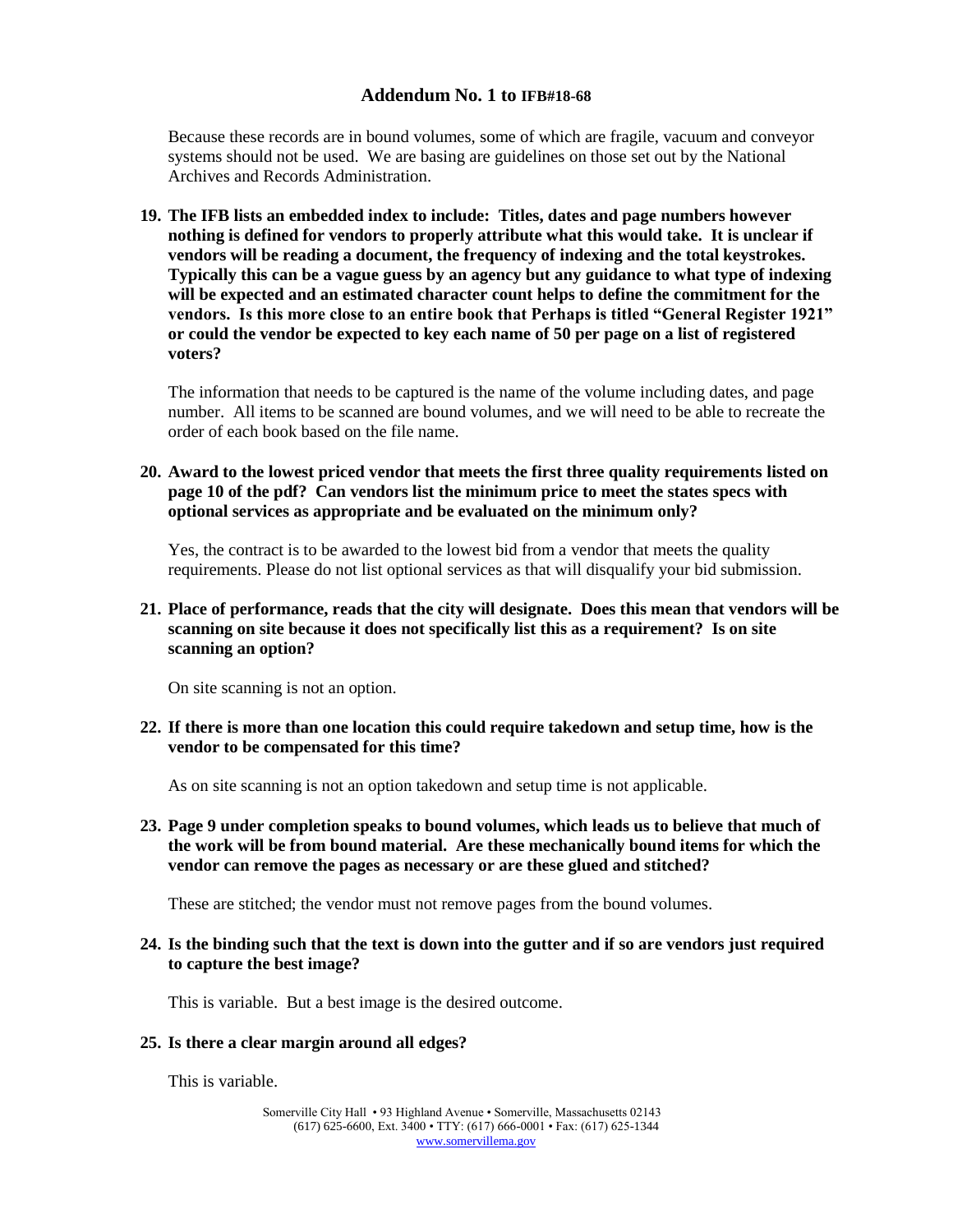### **26. Is there commonly content on left and right facing pages of a bound book?**

Yes.

**27. Do most loose pages have content on the front and the back sides?**

There are no loose pages.

#### **28. Is the vendor expected to generate any derivatives as PDF/A or Jpeg?**

No.

**29. Scanning standards on page 9 refers to a table to identify the scanning resolution, however we are unable to find the table.**

The table identifying the scanning resolution is attached as part of this addendum.

**30. There is mention of OCR, however it is unclear if this is Agency OCR or if the vendor can propose an OCR solution and pricing?**

The vendor will not be providing OCR, but OCR is a consideration in the quality of the scans.

**31. So there is no misunderstanding, the pricing schedule lists "Unit cost per page scan" and the term page can have different meanings. Is the agency defining a "page" to mean one side of a piece of paper, where a piece of paper with content on the front and back would be two pages, two images and two "page scans"?**

Yes, a piece of paper with content on both sides would constitute 2 pages.

**32. Is the vendor able to scan at their own pace without restrictions on throughput associated with agency prep of assets, agency acceptance of digital assets or other impediments? Is there room to place more than one scanning device?**

Throughput devices should not be used. Scanning will not be done on site.

**33. Should the vendor expect to have a solution for cradle scanning for books and flat scanning for loose assets?**

Yes, since this is a project consisting of bound volumes, cradle scanning or flat scanning is the expected solution.

**34. RFP states documents are in "bound volumes." Please elaborate. i.e. bound like encyclopedias?**

Yes, the records are bound books.

#### **35. Please clarify if there is any microfilm, micro fiche or photographs.**

No.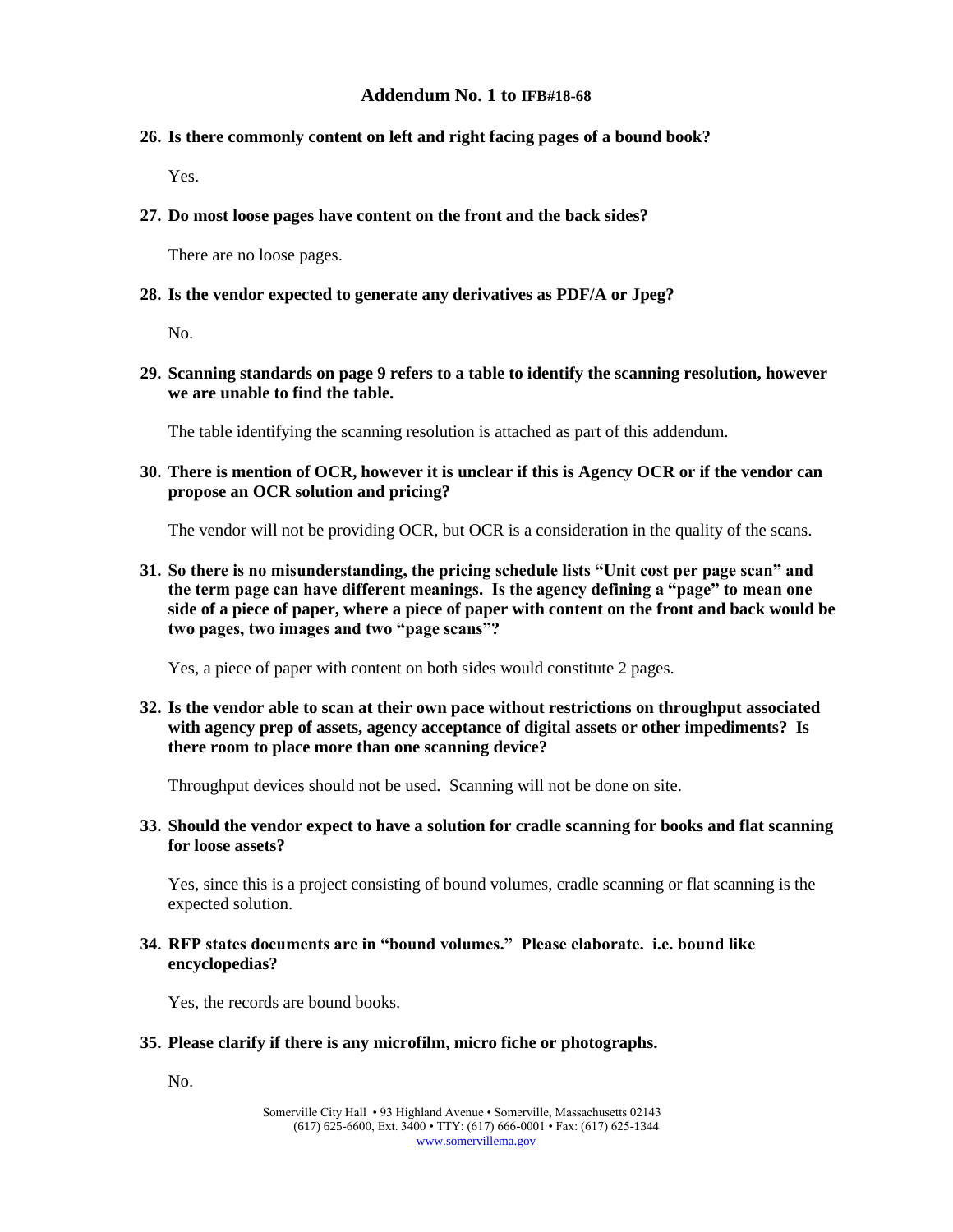### **36. Will vendors have the opportunity to view the actual documents? Will samples be provided?**

Yes there is an opportunity to view the documents. Samples will not be provided because these are unique historical documents.

### **37. In the IFB document, it is indicated that other locations are designated by the department point of contact. Are these designated locations predetermined, or are they based on a set of required criteria such as distance in miles from Somerville, MA? If so, what are the criteria to determine acceptable locations for the place of performance?**

Presumably the vendor would have an imaging lab that meets the requirements for handling the records. Distance was not set in the IFB.

#### **38. What is the percentage of two-sided vs. one-sided documents?**

Assume all the records are two sided. The documents are in bound volumes, which are not be unbound.

### **39. Does the City of Somerville have any post scan QC requirements? Example: Manual deletion of blank pages.**

We are concerned with readability and maintaining color quality. The scans should be an accurate reflection of the originals.

#### **40. What are the conditions of the documents? Good, fair, or poor?**

The records are bound volumes from the 1890s-1970s. Bindings may have some deterioration, and may be fragile.

### **41. What types of key indexing fields will be required for each document type? (Ex: First and Last Name, Dates, Titles, Page Numbers)**

Title of book and page number for each image as the file name.

#### **42. Are there any on-demand requests? If so what is the turnaround time required of vendors?**

No.